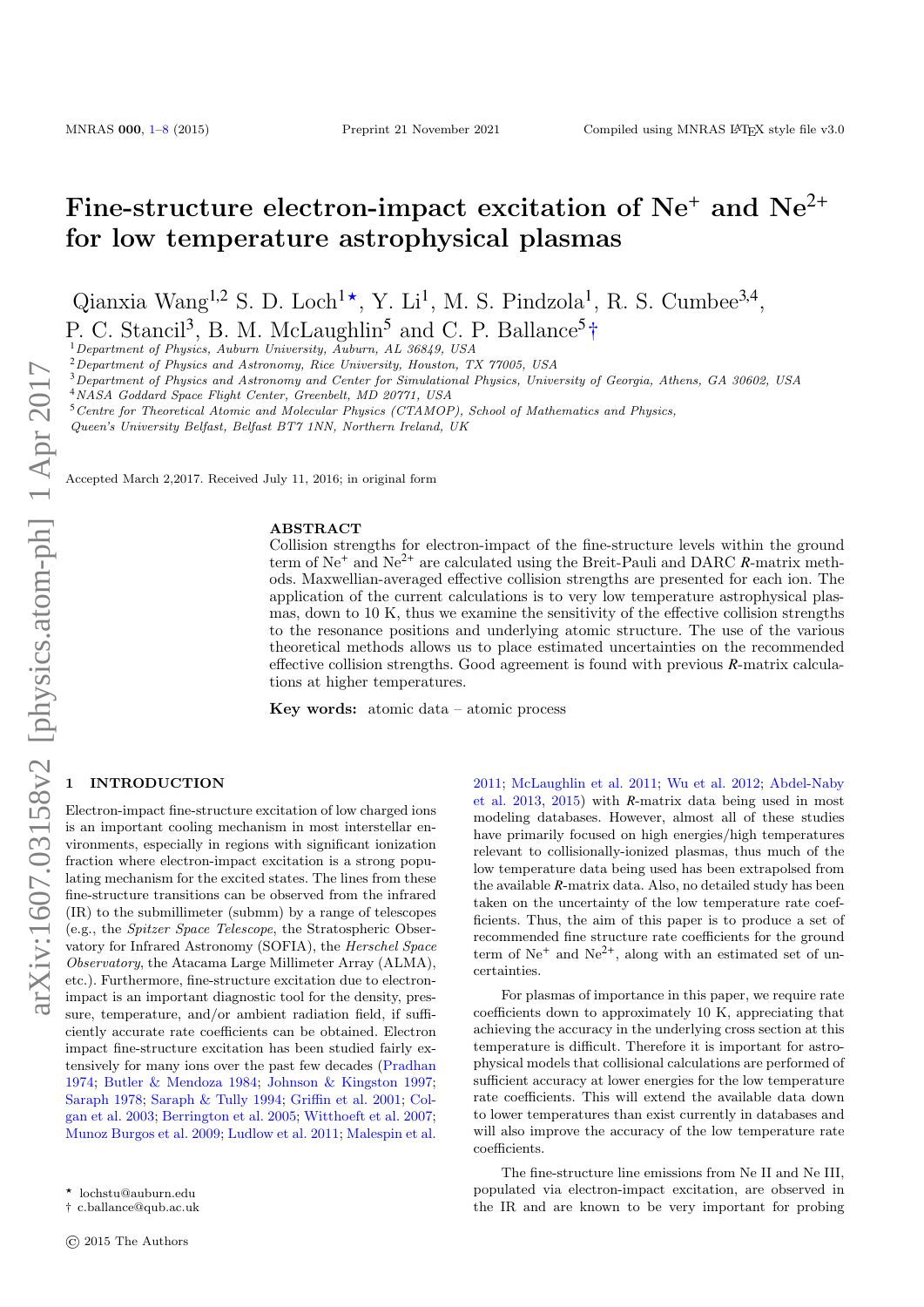# 2 Qianxia Wang et al.

H II regions. Previous work [\(Glassgold et al.](#page-6-6) [2007;](#page-6-6) [Mei](#page-7-11)[jerink et al.](#page-7-11) [2008\)](#page-7-11) proposed that Ne II and Ne III finestructure lines could serve as a diagnostic of the source of an evaporative flow, as well as of signatures of X-ray irradiation, the so-called X-ray dominated regions (XDRs). This is because hard X-rays have sufficient energy to generate multiple ionization states of neon which can then be collisionally excited. *R*-matrix calculations have been available for these and neighbouring ion stages of Ne. Specifically, collision strengths for the  $1s^2 2s^2 2p^5$   $(^2P^0_{3/2})$  -  $(^2P^0_{1/2})$ transition of Ne<sup>+</sup> have been calculated using a *R*-matrix method via the JAJOM approach [\(Saraph](#page-7-2) [1978;](#page-7-2) [Johnson](#page-7-1) [& Kingston](#page-7-1) [1997;](#page-7-1) [Saraph & Tully](#page-7-3) [1994\)](#page-7-3), that transforms *LS*-coupled K-matrices into level-level cross sections. The collision strengths of the transitions among levels of the lowest configurations for Ne2<sup>+</sup> were evaluated by [Pradhan](#page-7-0) [\(1974\)](#page-7-0) and [Butler & Mendoza](#page-6-1) [\(1984\)](#page-6-1) using the IMPACT close-coupling code. McLaughlin et al. [\(McLaughlin & Bell](#page-7-12) [2000;](#page-7-12) [McLaughlin et al.](#page-7-13) [2002,](#page-7-13) [2011\)](#page-7-9) extended this approach to a large configuration-interaction representation of the target, supplemented by a few extra pseudo-orbitals to improve the target description further.

Here, we have re-investigated these two Ne ions for several reasons. Previous work has focused primarily on higher electron-impact energies than considered here with only a few of their Maxwellian averaged effective collision strengths going below 800 K. Thus, we investigate the sensitivity of the very low temperate rate coefficients to changes in the atomic structure, threshold energies, and resonance positions. This leads naturally to the second focus of the paper, which is the exploration of uncertainty in the rate coefficients at very low temperatures. To this end, two different theoretical levelresolved *R*-matrix approaches have been applied: the Breit-Pauli (BP) approximation [\(Berrington](#page-6-7) [1987\)](#page-6-7) and the fully relativistic Dirac method [\(Norrington & Grant](#page-7-14) [1981;](#page-7-14) [Dyall](#page-6-8) [et al.](#page-6-8) [1989;](#page-6-8) [Grant](#page-6-9) [2007\)](#page-6-9). Ostensibly, if the underlying electronic structure adopted in each approach was exactly the same there would be little expectation of differences in the collision strengths. However, with the use of different atomic structure codes and the choices made in their use, this invariably leads to small differences in transition probabilities (Einstein A coefficients) and subsequently, dynamical quantities such as collision strengths.

Due to the low temperature focus of this paper, we are interested in the sensitivity of the effective collision strengths to the threshold energy position, the target wave-functions, resonance positions, and anything that can affect the background cross section. We appreciate that the height and position of a single resonance can dramatically affect the results at these temperatures. We shall explore the variation in results to threshold energy and resonance positions by calculating collision strengths where the target energies have been shifted (or not) to NIST energies [\(Kramida et al.](#page-7-15) [2015\)](#page-7-15). Furthermore, we explore the sensitivity of the target wave-function via different target expansions within the BP *R*-matrix and DARC *R*-matrix methods. After investigating the differences between all calculated effective collision strengths for the same transition, a recommended dataset is determined for each ion.

We focus on excitation at low temperatures (10 -2000  $K$ ) in this paper. So for  $Ne<sup>+</sup>$ , only rates for the transition



<span id="page-1-0"></span>Figure 1. Energy diagram for Ne III. Three fine-structure transitions are shown:  $2s^2 2p^4$  (<sup>3</sup>P<sub>1</sub>) - (<sup>3</sup>P<sub>2</sub>),  $2s^2 2p^4$  (<sup>3</sup>P<sub>0</sub>) - (<sup>3</sup>P<sub>1</sub>), and  $2s^22p^4$  (<sup>3</sup>P<sub>0</sub>) - (<sup>3</sup>P<sub>2</sub>).

between the two lowest levels  $1s^2 2s^2 2p^5$   $(^2P^0_{3/2})$  -  $(^2P^0_{1/2})$ are presented. Also, the transitions between the three lowest fine-structure levels of  $Ne^{2+}$  (see energy diagram in Figure [1\)](#page-1-0) are investigated here.

The rest of this article is organized as follows. In Sec. 2, we describe the theoretical methods used in this paper. Sec. 3 presents the details of the calculations. The calculated results, target energies, Einstein A coefficients, collision strengths and effective collision strengths for Ne<sup>+</sup> and  $Ne^{2+}$  will be discussed in Sec. 4. Sec. 5 provides a summary of the results.

#### 2 THEORY

Level-resolved electron-impact excitation cross-section calculations using *R*-matrix theory, employs a similar formalism either in semi-relativistic (BP) or relativistic (DARC) implementations. Ne<sup>+</sup> and Ne<sup>2+</sup> are not highly charged, therefore both semi-relativistic and fully relativistic methods are equally applicable. The main differences arise from the choices made in the determination of the target orbitals for use in dynamical calculations. The atomic structure code AUTOSTRUCTURE [\(Badnell](#page-6-10) [1986\)](#page-6-10) generates non-relativistic orbitals whereas the General Relativistic Atomic Structure Package (GRASP; [Dyall et al.](#page-6-8) [\(1989\)](#page-6-8); [Grant](#page-6-9) [\(2007\)](#page-6-9)) formulates and diagonalises a Dirac-Coulomb Hamiltonian to produce the relativistic orbitals. The former is used in the BP/ICFT [\(Berrington et al.](#page-6-11) [1995;](#page-6-11) [Griffin &](#page-6-12) [Badnell](#page-6-12) [1998\)](#page-6-12) R-matrix collisional calculations and the latter in the Dirac Atomic *R*-matrix Code (DARC) [\(Chang](#page-6-13) [1975;](#page-6-13) [Norrington & Grant](#page-7-14) [1981;](#page-7-14) [Grant](#page-6-9) [2007\)](#page-6-9) calculations to obtain level-to-level electron impact excitation (EIE) cross sections.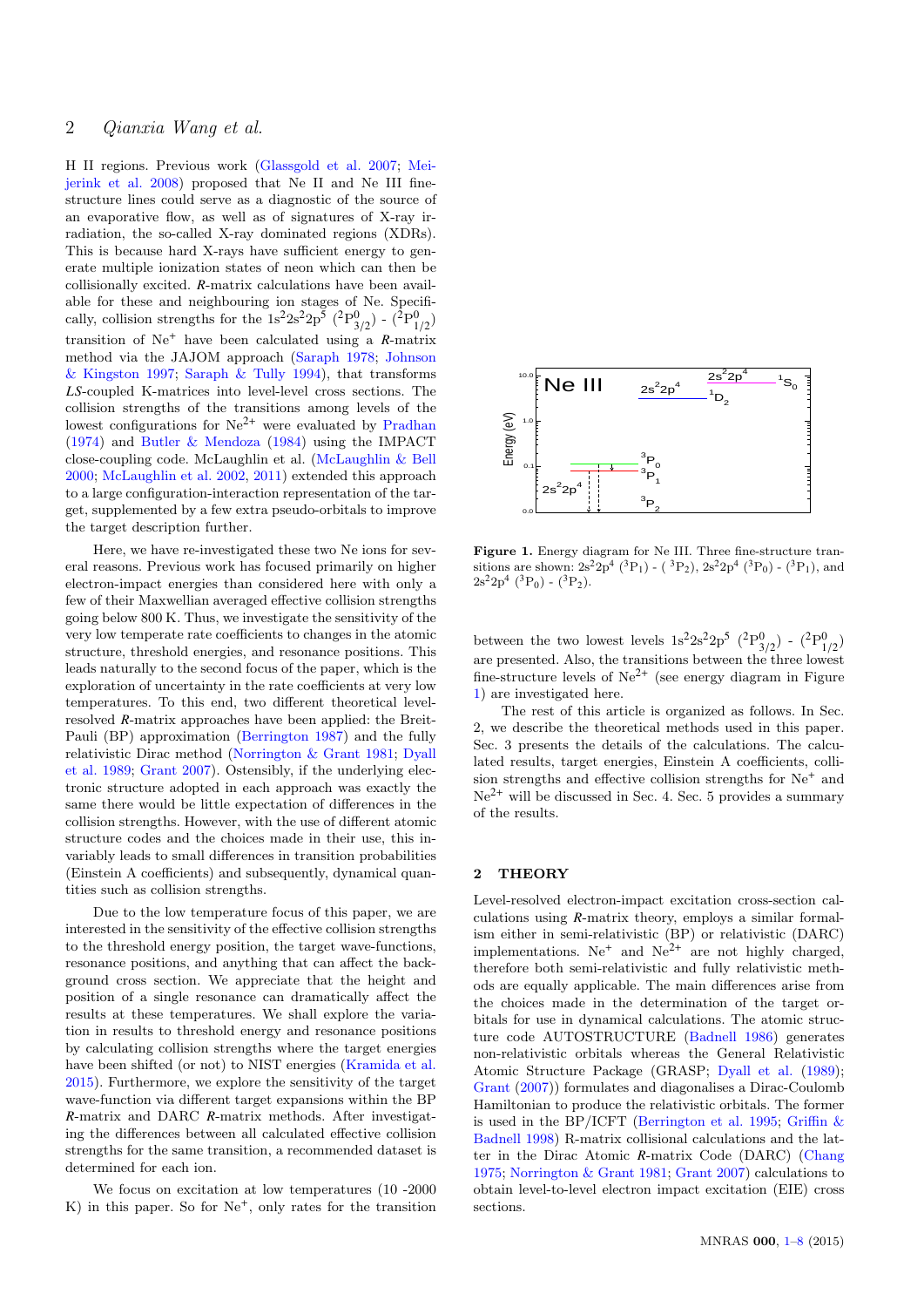The BP *R*-matrix method is a set of parallel codes developed from modified serial versions of the RMATRX I codes [\(Berrington et al.](#page-6-11) [1995\)](#page-6-11). Both the BP and ICFT models recouple underlying *LS* coupling calculations, the former transforms several *LS*-resolved Hamiltonians into a *jK*coupled Hamiltonian as opposed to the ICFT approach that transforms unphysical *LS*-resolved *K*-matrices into levelresolved collision strengths. In general there has been very good agreement between the ICFT and BP *R*-matrix methods [\(Griffin & Badnell](#page-6-12) [1998;](#page-6-12) [Munoz Burgos et al.](#page-7-6) [2009;](#page-7-6) [McLaughlin et al.](#page-7-9) [2011\)](#page-7-9).

The implementation of various flavours of *R*-matrix theory are used in this study. The review book of Burke [\(Burke](#page-6-14) [2011\)](#page-6-14) provides an excellent overview of non-relativistic (*LS* coupling), semi-relativistic (BP/ICFT) and relativistic (DARC) electron-impact excitation. The comparison of BP and ICFT results benefits from the use of a completely consistent atomic structure calculation. Thus, the comparison with the multiconfiguration Dirac-Fock (MCDF) structure results from GRASP and the resulting DARC collision strengths, provides a means to investigate effects due to changes in the target structure. In all cases every effort has been made to optimize the orbitals on the fine-structure levels of the ground term. The DARC calculation employs relativistic orbitals from the initial atomic structure calculations throughout the remainder of the computation. It should be restated that low temperature astrophysical constraints on both our Ne systems means we are pursuing only transitions between the fine-structure levels of the ground term, and that any excited states are included for the main purpose of improving the energy levels of those low-lying states through configuration interaction. Given that the energy separation between the ground state  $n = 2$  and the excited  $n = 3$  levels for either  $Ne^+$  or  $Ne^{2+}$  exceeds 2 Ryd., it is unlikely that Rydberg states attached to the  $n = 3$  levels would perturb our  $n = 2$  results.

#### 3 CALCULATION DETAILS

#### 3.1 Target state calculation

Given the low temperature focus of this paper, only small scale calculations are required for the fine-structure transitions within the ground term. Furthermore, we explore the variation of our results in relation to various configurationinteraction (CI) expansions. Thus, we consider both a small and larger CI expansion for  $Ne^+$  and  $Ne^{2+}$ , with the configurations described in Table [1.](#page-3-0) The models are referred to as BP *n* = 2, DARC *n* = 2, BP *n* = 3, and DARC *n* = 3.

Orbitals are optimized automatically using the GRASP code [\(Dyall et al.](#page-6-8) [1989;](#page-6-8) [Grant](#page-6-9) [2007\)](#page-6-9), which are then used in subsequent scattering calculation within the Dirac *R*-matrix method. We focus on low energies, the orbitals of interest belong then to the first several terms. Scattering calculations for the DARC *n* = 3 model use orbitals obtained from GRASP from the DARC  $n = 2$  model, which are held fixed. This improves the energies and A-values of the levels in the ground term. We note if all orbitals are optimized simulataneously in a GRASP n=3 calculation this leads to much larger differences with NIST values. Thus, our GRASP  $n=2$ and n=3 calculations for both ions are optimized for the fine-structure levels of interest to this work. In the GRASP calculations for each ion we used the option of extended average level (EAL) to optimize the energies.

For the BP scattering models, we optimize the target input orbitals using AUTOSTRUCTURE [\(Badnell](#page-6-10) [1986\)](#page-6-10) with different sets of parameters. We developed a code to vary the orbital scaling parameters used in AUTOSTRUCTURE, comparing the resulting energies and A-values with NIST values until a minimum was found in the differences (for the transitions of interest) with the NIST tabulated values [\(Kramida et al.](#page-7-15) [2015\)](#page-7-15). The optimized orbital scaling parameters are as follows;  $\lambda_{1s}=0.8$ ,  $\lambda_{2s}=1.2$ , and  $\lambda_{2p}=1.08$  for BP  $n = 2$  calculations of Ne III. For the BP  $n = 3$  calculations of Ne III:  $\lambda_{1s}=0.8$ ,  $\lambda_{2s}=1.2$ ,  $\lambda_{2p}=1.08$ ,  $\lambda_{3s}=0.8$ ,  $\lambda_{3p}=1.2$ , and  $\lambda_{3d}$ =0.8.

Similarly, we use the same proceedure to generate parameters for the target orbitals for Ne II BP  $n = 2$  and  $n = 3$ collision models. However, in this case we find that the resulting effective collision strengths do not change much compared with the unoptimized structure results, we therefore adopted the unoptimized parameters for the target orbitals in our BP collision calculations for  $Ne<sup>+</sup>$  in this paper. It should be noted that these BP results for Ne II will not be used for our recommended data, and instead will be used only in estimating the uncertainty on our final data.

#### 3.2 Scattering calculation

Details specific to the current *R*-matrix calculations are summarized in Table [2,](#page-3-1) where we have included all the relevant parameters used in the different calculations. The radius of the *R*-matrix sphere for the different collision calculations is selected automatically during the *R*-matrix calculations. The number of continuum basis orbitals for each angular momentum and partial waves are chosen to converge the results for the low temperature calculations. The energy mesh is selected to ensured resonances were fully resolved, particularly for the lowest temperatures and the subsequent effective collision strengths. The energy ranges calculated for the collision strengths are determined by the effective collision strengths temperature range of interest. It should also be noted that all of the energy levels in the target structure calculations were included in the scattering calculations.

#### 3.3 Effective collision strength calculation

The effective collision strength [\(Seaton](#page-7-16) [1953;](#page-7-16) [Eissner et al.](#page-6-15) [1969\)](#page-6-15) can be calculated from the collision strengths via:

$$
\Upsilon_{ij} = \int_0^\infty \Omega_{ij} \exp\left(\frac{-\epsilon_j}{kT_e}\right) d\left(\frac{\epsilon_j}{kT_e}\right),\tag{1}
$$

where  $\Omega_{ij}$  is the collision strength for the transition from level *i* to *j*,  $\epsilon_j$  is the energy of the scattered electron,  $T_e$  the electron temperature, and *k* Boltzmann's constant electron temperature, and *k* Boltzmann's constant.

The Maxwellian excitation rate coefficient,  $q_{ij}$ , is used widely in astrophysical modeling codes. The relationship between  $q_{ij}$  and  $\Upsilon_{ij}$  is

$$
q_{ij} = 2\sqrt{\pi}\alpha c a_0^2 \left(\frac{I_H}{kT_e}\right)^{1/2} \frac{1}{\omega_i} e^{-\frac{\Delta E_{ij}}{kT_e}} \Upsilon_{ij},\tag{2}
$$

where  $\alpha$  is the fine-structure constant,  $c$  the speed of light.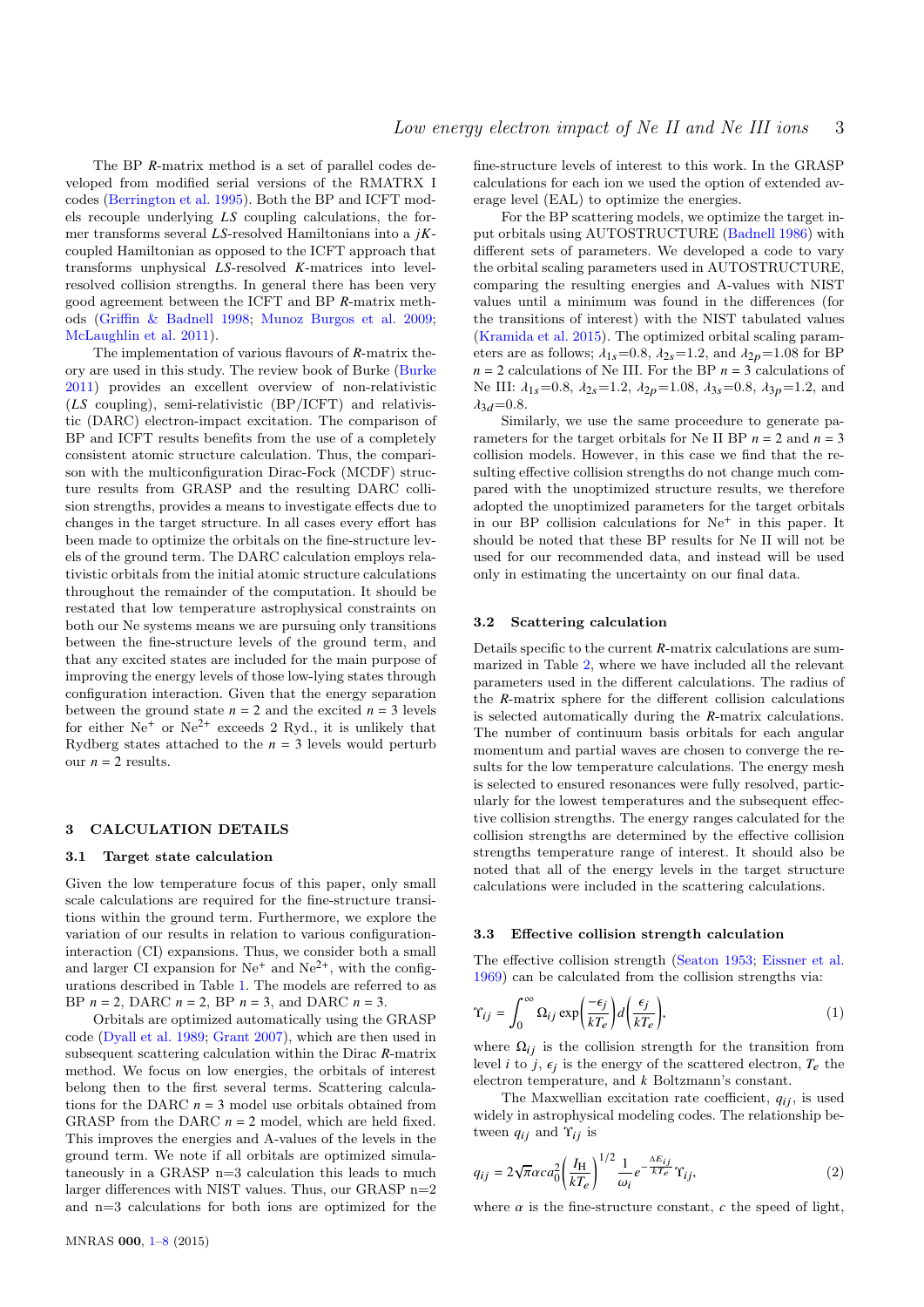# 4 Qianxia Wang et al.

| $Ne^+$ DARC/BP $n = 2$ | $Ne^+$ DARC/BP $n = 3$ | $Ne^{2+}$ DARC/BP $n = 2$ | $Ne^{2+}$ DARC/BP $n = 3$ |
|------------------------|------------------------|---------------------------|---------------------------|
| $1s^22s^22p^3$         | $1s^22s^22p^3$         | $1s^{2}2s^{2}2p^{4}$      | $1s^22s^22p^4$            |
| $1s^22s2p^6$           | $1s^22s2p^6$           | $1s^22p^6$                | $1s^22p^6$                |
|                        | $1s^2 2s 2p^5 3l$      | $1s^22s2p^5$              | $1s^2 2s 2p^5$            |
|                        | $1s^22s^22p^43l$       |                           | $1s^2 2s 2p^4 3l$         |
|                        |                        |                           | $1s^2 2s^2 2p^3 3l$       |
|                        |                        |                           | $1s^22p^53l$              |

**Table 1.** Target expansions for  $Ne^+$  and  $Ne^{2+}$ .

<span id="page-3-1"></span>Table 2. Scattering calculation parameters used in our work on Ne II and Ne III ions for different target expansions.

|                                     | Ne II $n = 2$        | Ne II $n = 3$        | Ne III $n = 2$       | Ne III $n = 3$       |
|-------------------------------------|----------------------|----------------------|----------------------|----------------------|
|                                     | DARC, BP             | DARC, BP             | DARC, BP             | DARC, BP             |
| Radius of $R$ -matrix sphere (a.u.) | 5.40, 5.87           | 19.83, 21.60         | 4.89,5.24            | 13.28, 14.35         |
| Continuum basis orbitals for        | 20                   | 20                   | 20                   | 20                   |
| each angular momentum               |                      |                      |                      |                      |
| Partial waves J                     | $0 - 20$             | $0 - 20$             | $0 - 20$             | $0 - 20$             |
| Energy mesh (Ryd.)                  | $2.5 \times 10^{-6}$ | $2.5 \times 10^{-6}$ | $3.125\times10^{-6}$ | $3.125\times10^{-6}$ |
| Energy range $(Ryd.)$               | $0.007 - 0.107$      | $0.007 - 0.107$      | $0.0058 - 0.1658$    | $0.0058 - 0.1658$    |
| Temperature range $(K)$             | $10 - 2000$          | $10 - 2000$          | $10 - 2000$          | $10 - 2000$          |
|                                     |                      |                      |                      |                      |

 $a_0$  the Bohr radius,  $I_H$  the hydrogen ionization potential,  $\Delta E_{ij}$  the energy difference in the fine-structure levels, and  $\omega_i$  the degeneracy in the lower level. Compared with  $q_{ij}(T_e)$ ,  $\Upsilon_{ii}(T_e)$  is a smoother function and can be more accurately interpolated.

#### 4 RESULTS AND DISCUSSION

Astrophysical plasma modellers who study IR/submm observations of low temperature plasmas, such as the interstellar medium, require atomic rate coefficients down to temperatures as low as 10 K. This will place very stringent tests on the accuracy of the atomic structure and collisional calculations. The excitation rate coefficients will be very sensitive to small changes in the atomic structure. As a result, the structure will impact the rate coefficients through changes in the threshold energy, resonance strengths and positions, and changes in the background cross section. For this reason, we have performed a range of calculations using different methods (BP *n* = 2, DARC *n* = 2, BP *n* = 3, and DARC  $n = 3$ ). These will be used to explore the variation of the effective collision strengths, particularly at low temperatures. The purpose of including the  $n = 3$  configurations is to improve the energies and transition probabilities for the levels within the ground term.

### 4.1 Bound-state energies and radiative rates for  $Ne^+$  and  $Ne^{2+}$

Our recommended dataset shall be the model that minimizes the difference between the calculations and NIST A-values and level energies [\(Kramida et al.](#page-7-15) [2015\)](#page-7-15). The results are shown in Tables [3](#page-4-0) and [4.](#page-4-1) The percent error ( $\delta\%$ ) shown is calculated by  $\frac{x - x_{NIST}}{x_{NIST}} \times 100\%$  with the NIST data providing the accepted values.

AUTOSTRUCTURE [\(Badnell](#page-6-10) [1986\)](#page-6-10) and GRASP [\(Dyall et al.](#page-6-8) [1989;](#page-6-8) [Grant](#page-6-9) [2007\)](#page-6-9) are two different atomic strucuture codes used to generated target energies and orbitals for the BP and DARC R-matrix methods repectively. They give rise to 3 and 108 levels for  $Ne^+$ , and 10 and 226 levels <span id="page-3-0"></span>for  $Ne^{2+}$  for  $n = 2$  and  $n = 3$  target expansions. The energies for the levels within the ground term are presented in Table [3](#page-4-0) and the associated A-values in Table [4.](#page-4-1) In general, the percentage errors show that the agreement between theoretical and NIST values is reasonable. For  $Ne<sup>+</sup>$ , the average percentage error for the BP  $n = 2$ , BP  $n = 3$ , DARC  $n = 2$ , and DARC  $n = 3$  target expansions are 1.41%, 0.96%, 3.6% and 5.65%, respectively. For  $Ne^{2+}$ , the corresponding average percent errors for target energies are 2.57%, 3.29%, 3.72% and 4.45%.

Table [4](#page-4-1) presents the comparison of Einstein A coefficients of the magnetic-diple (M1) for both the  $Ne^+$  and  $Ne^{2+}$ transitions. Due to the reasonable agreement for all the calculations with NIST energies, we use the A-values as our main selection criteria in recommending a final dataset for  $Ne<sup>+</sup>$  and  $Ne<sup>2+</sup>$ . In both cases, the GRASP code produces closer agreement with NIST A values, compared with AU-TOSTRUCTURE. The accuracy of the Einstein A coefficient depends on both the precision of the target energies and the reliability of the target wave-functions. The A values produced by GRASP  $n=2$  and  $n=3$  are close, because they use the same orbitals. Overall the n=2 GRASP calculation has slightly better agreement with NIST A values and energies than the GRASP n=3 calculation, thus our recommended dataset for both ions is the DARC *n* = 2 calculation. The other calculations can be used to gauge the variation between the different calculations, and will be used to produce an uncertainty estimate on our recommended data.

## 4.2 Collision strengths and effective collision strengths for  $Ne^+$  and  $Ne^{2+}$

To our knowledge, there are no experimental results for the collision strengths for transitions within the ground complex for either of these ion stages. Our goal is to determine the variation in effective collision strengths between our best models as we progress to the very low temperatures required by the astrophysical applications. As stated above, the DIRAC n=2 effective collision strengths will be our recommended data, with the some of the other calcula-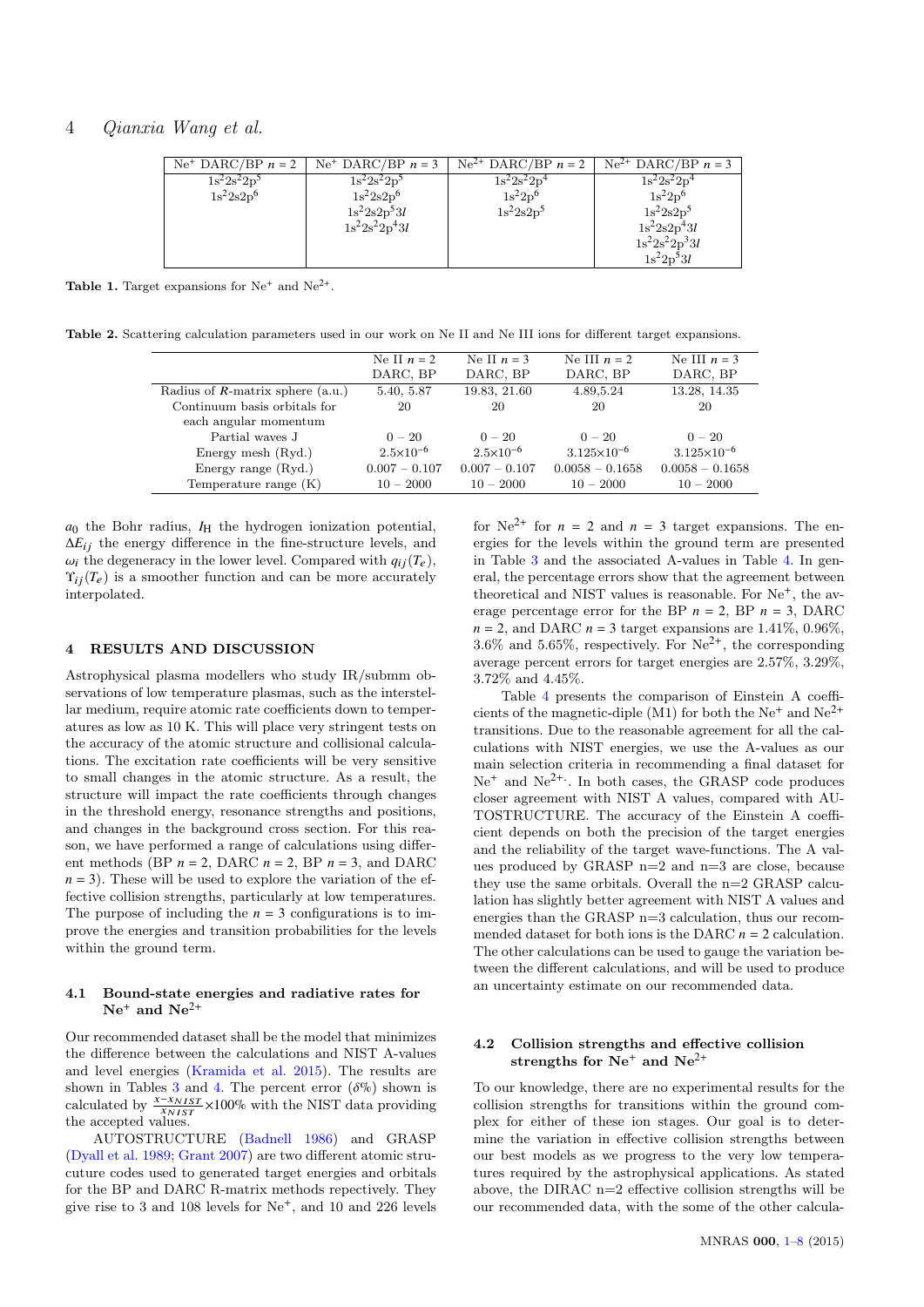<span id="page-4-0"></span>Table 3. Fine-structure energy levels for Ne II and Ne III (in Ry) compared to the NIST values [\(Kramida et al.](#page-7-15) [2015\)](#page-7-15). The configurations and terms listed in the first two columns label different levels. Column 3 gives the corresponding energies from the tabulated NIST values. The percent error after each theoretical energy indicates the deviation from the NIST value. The last line for each ion in the table is the average error  $\delta\%$  of each theoretical calculation.

| Configuration     | $(^{2s+1}L_J)$<br>Term     | <b>NIST</b> | $BP n = 2$ | $\delta\%$ | $BP n = 3$ | $\delta\%$     | DARC $n = 2$ | $\delta\%$ | DARC $n = 3$ | $\delta\%$     |
|-------------------|----------------------------|-------------|------------|------------|------------|----------------|--------------|------------|--------------|----------------|
| Ne II $2s^22p^5$  | ${}^{2}\text{P}_{3/2}^{0}$ | 0.0000      | 0.0000     | 0          | 0.0000     | $\overline{0}$ | 0.0000       | 0          | 0.0000       | $\overline{0}$ |
|                   | ${}^{2}P^{0}_{1/2}$        | 0.0071      | 0.0069     | 2.82       | 0.0070     | 1.91           | 0.0076       | 7.2        | 0.0079       | 11.3           |
| Avg. $\delta\%$   |                            |             |            | 1.41       |            | 0.96           |              | 3.6        |              | 5.65           |
| Ne III $2s^22p^4$ | $\rm^{3}P_{2}$             | 0.0000      | 0.0000     | $\Omega$   | 0.0000     | $\overline{0}$ | 0.0000       | $\Omega$   | 0.0000       | $\Omega$       |
|                   | ${}^{3}P_1$                | 0.0059      | 0.0057     | 3.39       | 0.0057     | 3.39           | 0.0060       | 1.59       | 0.0061       | 3.39           |
|                   | ${}^{3}P_0$                | 0.0084      | 0.0084     | $\Omega$   | 0.0083     | 1.19           | 0.0088       | 4.33       | 0.0090       | 7.14           |
|                   | $\rm ^1D_2$                | 0.2355      | 0.2513     | 6.70       | 0.2557     | 8.58           | 0.2521       | 7.05       | 0.2470       | 4.88           |
|                   | ${}^1S_0$                  | 0.5081      | 0.4942     | 2.76       | 0.4914     | 3.29           | 0.4795       | 5.62       | 0.4734       | 6.83           |
| Avg. $\delta\%$   |                            |             |            | 2.57       |            | 3.29           |              | 3.72       |              | 4.45           |
|                   |                            |             |            |            |            |                |              |            |              |                |

<span id="page-4-1"></span>Table 4. Einstein A coefficients (in s<sup>-1</sup>) for magnetic-dipole-transitions (M1), within the same configuration, for the Ne II and Ne III ions compared to the NIST values [\(Kramida et al.](#page-7-15) [2015\)](#page-7-15). Columns are as in Table 3.

| Ion             | Transition                                                                   | NIST      | $BP n = 2$ | $\delta\%$ | $BP n = 3$ | $\delta\%$ | DARC $n = 2$ | $\delta\%$ | DARC $n = 3$ | $\delta\%$ |
|-----------------|------------------------------------------------------------------------------|-----------|------------|------------|------------|------------|--------------|------------|--------------|------------|
| Ne II           | $2s^22p^5$ $(^2P^0_{3/2}) - (^2P^0_{1/2})$                                   | $8.59E-3$ | 7.84E-3    | 8.68       | $8.07E-3$  | 6.1        | $8.16E-3$    | 5.01       | 8.14E-3      | 5.24       |
| Ne III          | $2s^22p^4$ ( <sup>3</sup> P <sub>2</sub> ) - $(3P_1)$                        | $5.84E-3$ | 5.47E-3    | 6.34       | $5.42E-3$  | 7.19       | $5.86E - 3$  | 0.42       | 5.81E-3      | 0.51       |
|                 | $2s^22p^4$ ( <sup>3</sup> P <sub>1</sub> ) - ( <sup>3</sup> P <sub>0</sub> ) | $1.10E-3$ | l.38E-3    | 25.45      | $1.36E-3$  | 23.64      | $1.15E-3$    | 4.95       | $1.14E-3$    | 3.64       |
| Avg. $\delta\%$ |                                                                              |           |            | 15.90      |            | 15.42      |              | 2.69       |              | 2.08       |
|                 |                                                                              |           |            |            |            |            |              |            |              |            |

tions being used to provide an uncertainty estimate. We have considered two different approaches to calculating meaningful representative uncertainties in our work.

In the first approach we calculate a percentage uncertainty on the effective collision strengths simply using the standard deviation of our three most accurate models as determined from the accuracy of the energy levels and the associated A-values, given by

<span id="page-4-2"></span>
$$
\% \Delta = \frac{\sigma(\bar{x}_{best})}{x_i} \times 100\% \tag{3}
$$

where  $\sigma(\bar{x}_{best})$  is the standard deviation. Secondly, we obtain a percentage difference comparing results from our semirelativistic and fully-relativistic *R*-matrix methods employing exactly the same set of non-relativistic target configurations. In this case, the percentage difference is calculated by the formula  $\frac{x_1 - x_2}{(x_1 + x_2)/2} \times 100\%$ .

Figures  $2 - 5$  $2 - 5$  $2 - 5$  illustrate the collision strengths and effective collision strengths for the fine-structure transitions of both  $Ne^+$  and  $Ne^{2+}$ , using the different *R*-matrix methods. In the evaluation of these effective collision strengths we use only our best calculations (i.e. optimized  $\lambda$ s where possible and with threshold energies shifted to NIST values). It is, however, interesting to investigate the effect of shifting to NIST energies on the effective collision strengths, thus figures  $6 - 8$  $6 - 8$  $6 - 8$  explore the effects of shifting the target threshold energies to NIST values using the BP n=3 calculation for  $Ne^{2+}$ .

Sampling a range of calculations allows us to more objectively explore the variation of collision strength in regards to the size of the different CI expansions. As stated earlier, the sizeable energy separation between the  $n = 2$  and  $n = 3$ levels precludes the possibility of interloping resonances attached to the  $n = 3$  levels perturbing the cross sections from transitions amongst the  $n = 2$  levels. The influence of resonance contributions to effective collision strengths is only expected for the case of  $Ne^{2+}$  due to the  $2p^4$  subshell supporting 3 levels within the ground term, whereas the resonances attached to the upper  $J = \frac{1}{2}$  levels of Ne<sup>+</sup>(2p<sup>5</sup>) lie in the elastic cross section of the  $Ne^{\frac{r}{r}}$  ground state.

Figure [2](#page-6-16) shows collision strengths (top) and effective collision strengths (bottom) for the  $Ne^+$   $2s^22p^5(^2P^0_{3/2})$  - $({}^{2}P^{0}_{1/2})$  transition. The largest collision strengths are from the  $BP$   $n = 2$  calculation, the next lower one is from the DARC  $n = 2$  calculation, then from DARC  $n = 3$  and BP  $n = 3$ . The DARC  $n = 2$  calculation is our recommended data set based upon A-value comparisons with the NIST database values [\(Kramida et al.](#page-7-15) [2015\)](#page-7-15). Furthermore, in the absence of experiment, the MCDF approach would be our recommended theoretical model. Subsequent effective collision strengths were generated from the respective collision strengths of each calculation. We note that beyond the current work, a previous large-scale BP *R*-matrix calculation for Ne<sup>+</sup> has been carried out by [Griffin et al.](#page-7-4) [\(2001\)](#page-7-4). However, the focus of that work was to provide a large comprehensive data set across a wide range of temperatures, but not at the very low temperatures required by our study. At 1000 and 2000 K, the DARC  $n = 2$  effective collision strengths are in reasonable agreement with this previous work. Our effective collision strengths are 0.302 at 1000 K and 0.304 at 2000 K, compared with 0.266 and 0.286 from [\(Griffin et al.](#page-7-4) [2001\)](#page-7-4), as shown in Fig. [2,](#page-6-16) giving differences of 12.7% and 6.1%, respectively. Thus, this supports our independent conclusion that our DARC  $n = 2$  effective collision strengths should be the recommended dataset at even lower temperatures. The recommended effective collision strengths are given in Table [5.](#page-5-0) These results can also be obtained in the formats of the Leiden Atomic and Molecular Database (LAMDA, Schöier [et al.](#page-7-18) [\(2005\)](#page-7-18)) and Stout [Lykins et al.](#page-7-19) [\(2015\)](#page-7-19).

Employing the average percentage uncertainty given by Equation [\(3\)](#page-4-2), the  $\bar{x}_{best}$  values used to calculate the uncertainty are the BP  $n = 3$ , the DARC  $n = 2$  and  $n = 3$  results, providing an uncertainty from  $13 - 14\%$  for our recom-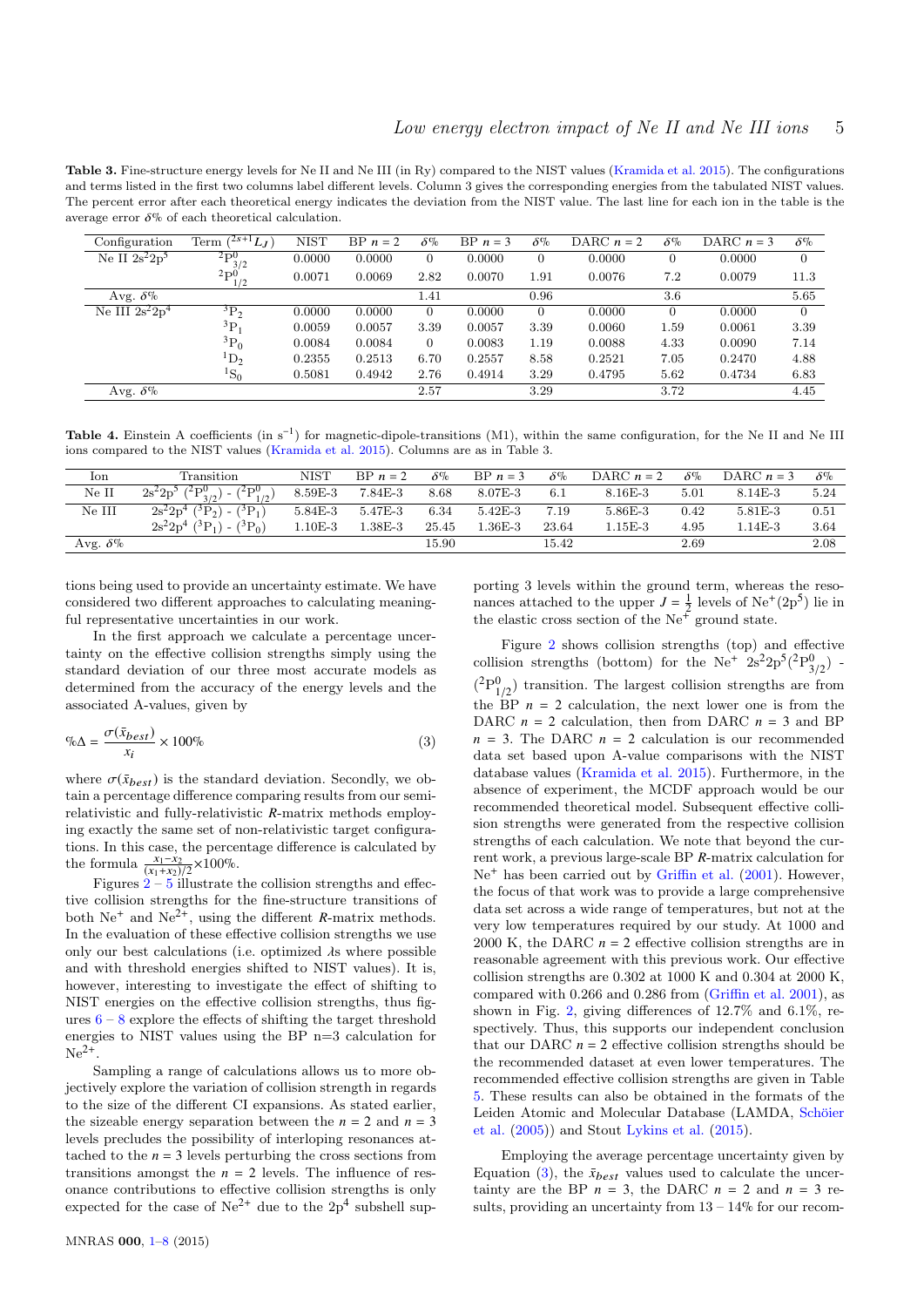<span id="page-5-0"></span>Table 5. Effective collision strengths  $\Upsilon_{12}$  and the uncertainty % $\Delta$  for Ne II and Ne III ions calculated by the DARC approach using the  $n = 2$  target expansion.

| Temperature    | Ne II $2s^2 2p^5({}^2P^0_{3/2})$ - $({}^2P^0_{1/2})$ | Ne III $2s^2 2p^4({}^3P_2) - ({}^3P_1)$ | Ne III $2s^2 2p^4(^3P_2)$ -<br>$(^3P_0)$ | $-\left({}^{3}P_{0}\right)$<br>Ne III $2s^2 2p^4(^3P_1)$ |
|----------------|------------------------------------------------------|-----------------------------------------|------------------------------------------|----------------------------------------------------------|
| $(\mathrm{K})$ | $\Upsilon_{12}, \ \% \Delta$                         | $\Upsilon_{12}, \ \% \Delta$            | $\Upsilon_{13}$ , $\%\Delta$             | $\gamma_{23}, \, \% \Delta$                              |
| 10             | 0.300, 13.99                                         | 0.633, 12.24                            | 0.157, 11.26                             | 0.186, 17.09                                             |
| 40             | 0.300, 13.74                                         | 0.635, 10.76                            | 0.152, 8.50                              | 0.184, 15.83                                             |
| 70             | 0.300, 13.74                                         | 0.636, 10.70                            | 0.151, 8.03                              | 0.183, 15.62                                             |
| 100            | 0.300, 13.74                                         | 0.639, 10.92                            | 0.151, 7.88                              | 0.182, 15.71                                             |
| 150            | 0.301, 13.82                                         | 0.644, 11.45                            | 0.150, 7.63                              | 0.181, 15.65                                             |
| 300            | 0.301, 13.69                                         | 0.640, 12.14                            | 0.150, 7.63                              | 0.177, 16.01                                             |
| 450            | 0.301, 13.69                                         | 0.627, 12.00                            | 0.149, 6.54                              | 0.174, 16.14                                             |
| 600            | 0.301, 13.57                                         | 0.615, 11.15                            | 0.148, 4.46                              | 0.172, 15.63                                             |
| 750            | 0.302, 13.67                                         | 0.604, 9.53                             | 0.148, 2.23                              | 0.169, 13.68                                             |
| 900            | 0.302, 13.52                                         | 0.597, 7.55                             | 0.149, 2.59                              | 0.167, 11.15                                             |
| 1050           | 0.302, 13.52                                         | 0.592, 5.38                             | 0.150, 5.19                              | 0.166, 8.53                                              |
| 1200           | 0.302, 13.52                                         | 0.591, 3.52                             | 0.152, 7.62                              | 0.165, 5.62                                              |
| 1350           | 0.302, 13.40                                         | 0.592, 2.23                             | 0.155, 9.14                              | 0.166, 3.35                                              |
| 1500           | 0.303, 13.50                                         | 0.596, 2.17                             | 0.158, 10.32                             | 0.167, 1.49                                              |
| 1650           | 0.303, 13.36                                         | 0.601, 2.88                             | 0.162, 10.84                             | 0.169, 1.28                                              |
| 1800           | 0.303, 13.36                                         | 0.607, 3.64                             | 0.165, 11.40                             | 0.171, 2.15                                              |
| 1950           | 0.303, 13.36                                         | 0.615, 4.28                             | 0.169, 11.39                             | 0.173, 3.30                                              |
| 2000           | 0.304, 13.46                                         | 0.617, 4.52                             | 0.170, 11.53                             | 0.174, 3.52                                              |

mended DARC  $n = 2$  effective collision strengths, as shown in Figure [2.](#page-6-16)

It is also of interest to consider the differences between the DARC and BP calculations, for the cases when they both have the same configurations. The differences of the effective collision strengths between the DARC *n* = 2 and BP  $n = 2$  are  $11 - 13\%$ , while the DARC  $n = 3$  and BP  $n = 3$ differ by  $16 - 18$  %.

Considering next  $Ne^{2+}$ , Figures  $3-5$  $3-5$  $3-5$  present the collision strengths (top) and effective collision strengths (bottom) for three different transitions within the ground term, namely, the  $({}^{3}P_{2}) - ({}^{3}P_{1})$  (Fig. [3\)](#page-6-17),  $({}^{3}P_{1}) - ({}^{3}P_{0})$  (Fig. [4\)](#page-7-20), and  $({}^{3}P_{2})$  -  $({}^{3}P_{0}$  (Fig. [5\)](#page-7-17) transitions. The collision strengths of different calculations have similar backgound for each of these transitions. However, the resonance positions are shifted for each calculation, which cause the observed difference in the effective collision strengths. Previous calculations by [McLaughlin et al.](#page-7-9) [\(2011\)](#page-7-9), which extended down to 2000 K, appears to be consistent with our recommended data, the DARC  $n = 2$  result. The difference between our DARC  $n = 2$ and [McLaughlin et al.](#page-7-9) [\(2011\)](#page-7-9) are attributed to the fact that that our DARC  $n = 2$  calculation was focused on generating accurate data only for fine structure transitions within the ground term, while [McLaughlin et al.](#page-7-9) [\(2011\)](#page-7-9) results were focused on higher temperatures and higher n-shells in addition to the levels within the ground term. Again, our recommended collision strength is that produced by the DARC  $n = 2$  calculation, based upon energy level, A-value comparisons with NIST data [\(Kramida et al.](#page-7-15) [2015\)](#page-7-15) and published work, as discussed above.

The uncertainty in the DARC  $n = 2$  results are again provided in a similar fashion using Eq. [3](#page-4-2) and the standard deviation of the other BP and DARC models. Values for  $\bar{x}_{best}$  for Ne<sup>2+</sup> are taken from the DARC  $n = 2$ ,  $n = 3$  and BP  $n = 3$  calculations. Considering the effective collision strengths involving the higher excited state transitions (Figs. [4](#page-7-20) and [5\)](#page-7-17), the DARC *n* = 2 model remains our recommended dataset, with uncertainties given by the previously applied method. The uncertainty of the effective collision strengths

from the DARC  $n = 2$  calculations are  $2 - 12\%$  (Fig. [3\)](#page-6-17), 1– 17% (Fig. [4\)](#page-7-20), and  $2 - 12%$  (Fig. [5\)](#page-7-17).

To investigate the sensitivity of the results due to shifting our target energies to NIST values, we consider in Figs.  $6 - 8$  $6 - 8$  $6 - 8$  the effect of these shifts on the collision strengths for the BP  $n = 3$  Ne III calculation. The difference between the two BP calculations (with/without energy shift) is up to 89% for the  $({}^{3}P_{2}) - ({}^{3}P_{1})$  transition, up to 39% for the  $({}^{3}P_{1})$  -  $({}^{3}P_{0})$ , and up to 32% for the  $({}^{3}P_{2})$  -( ${}^{3}P_{0}$ ). The large difference in the first transition is due to the presence of near threshold resonances. Thus, it is clearly important to include such shifts to NIST in the calculation of accurate low temperature rate coefficients. For this reason all of the data in our recommended dataset, and the data used for the uncertainty estimates, includes such NIST shifts. In general, any system that has near threshold resonances would be particularly sensitive to such shifts, and this should be considered in future calculations of low temperature fine structure rate coefficients.

## 5 SUMMARY

We calculated collision strengths and effective collision strengths for  $Ne^+$  and  $Ne^{2+}$  with BP and DARC *R*-matrix methods. We are interested in the rates at low temperature  $(10 - 2000 \text{ K})$ , so we focus on small energies  $(0.007$  $-0.107$  Ryd. for Ne<sup>+</sup> and  $0.0058 - 0.1658$  Ryd. for Ne<sup>2+</sup>) and perform small scale *R*-matrix calculations. After comparing the energies, the Einstein A coefficient  $(A_{ii})$ , collision strengths  $(Q_{ij})$  and effective collision strengths  $(\Upsilon_{ij})$ , we conclude that the DARC  $n = 2$  model provides the most reliable collision strengths and effective collision strengths with the Einstein A coefficients generated by this method being closest to the recommended values (i.e., NIST [Kramida et al.](#page-7-15) [\(2015\)](#page-7-15)). Further, effective collision strengths computed with the DARC  $n = 2$  approach [\(Griffin et al.](#page-7-4) [2001;](#page-7-4) [McLaughlin](#page-7-9) [et al.](#page-7-9) [2011\)](#page-7-9) result in rates which agree well with the ex-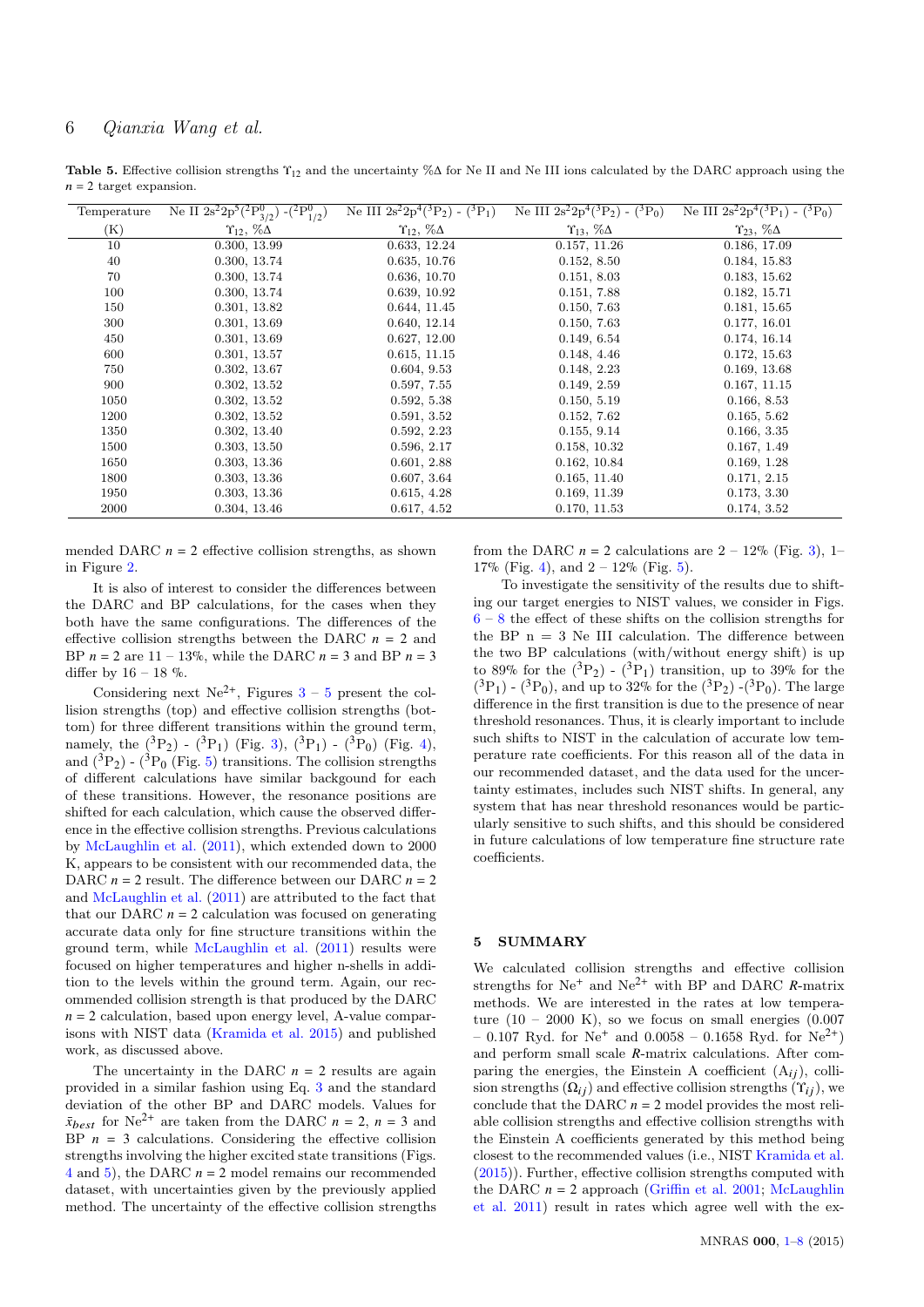



<span id="page-6-16"></span>Figure 2. Comparison of Ne II collision strengths (a) and effective collision strengths (b) for the  $2s^22p^5$  ( ${}^{2}P^{0}_{3/2}$ ) - ( ${}^{2}P^{0}_{1/2}$ ) transition between different target expansions: DARC  $n = 2$  (black line), DARC  $n = 3$  (red line), BP  $n = 2$  (green line), and BP  $n = 3$ (blue line). Uncertainty estimates are given for our recommended DARC  $n = 2$  results with comparison to the previous  $R$ -matrix calculation (purple circles) [\(Griffin et al.](#page-7-4) [2001\)](#page-7-4).

isting data at higher temperatures calculated by large-scale *R*-matrix methods.

#### <span id="page-6-0"></span>6 ACKNOWLEDGEMENT

This work was funded under NASA grant NASA-NNX15AE47G. BMMcL would like to thank Professors S. D. Loch, M. S. Pindzola and Auburn University for their hospitality during recent research visits.

#### **REFERENCES**

<span id="page-6-4"></span>Abdel-Naby S. A., Ballance C. P., Lee T.-G., Loch S. D., Pindzola M. S., 2013, Phys. Rev. A, 87, 022708

<span id="page-6-10"></span><span id="page-6-7"></span><span id="page-6-5"></span>Abdel-Naby S. A., Pindzola M. S., Pearce A. J., Ballance C. P., Loch S. D., 2015, J. Phys. B: At. Mol. Opt. Phys., 48, 025203 Badnell N. R., 1986, J. Phys. B: At. Mol. Opt. Phys., 48, 025203 Berrington K. A., 1987, J. Phys. B: At. Mol. Phys., 20, 6379

<span id="page-6-17"></span>Figure 3. Comparison of Ne III collision strengths (a) and effective collision strengths (b) for the  $2s^22p^4$  (<sup>3</sup>P<sub>2</sub>) - (<sup>3</sup>P<sub>1</sub>) transition between different target expansions: DARC  $n = 2$  (black line), DARC  $n = 3$  (red line), BP  $n = 2$  (green line) and BP  $n = 3$ (blue line). Uncertainty estimates are given for our recommended DARC  $n = 2$  results with comparison to the previous  $R$ -matrix calculation (purple circle) [\(McLaughlin et al.](#page-7-9) [2011\)](#page-7-9).

- <span id="page-6-11"></span>Berrington K. A., Eissner W., Norrington P. H., 1995, Comput. Phys. Commun., 92, 290
- <span id="page-6-3"></span>Berrington K. A., Ballance C. P., Griffin D. C., Badnell N. R., 2005, J. Phys. B: At. Mol. Opt. Phys., 38, 1667
- <span id="page-6-14"></span>Burke P. G., 2011, R-Matrix Theory of Atomic Collisions: Application to Atomic, Molecular and Optical Processes. Springer, New York, USA
- <span id="page-6-1"></span>Butler K., Mendoza C., 1984, Mon. Not. Roy. Astro. Soc., 208, 17P
- <span id="page-6-13"></span>Chang J. J., 1975, J. Phys. B: At. Mol. Phys., 8, 2327
- <span id="page-6-2"></span>Colgan J., Loch S. D., Pindzola M. S., Ballance C. P., Griffin D. C., 2003, Phys. Rev. A., 68, 032712
- <span id="page-6-8"></span>Dyall K. G., Grant I. P., Johnson C. T., Plummer E. P., 1989, Comput. Phys. Commun., 55, 425
- <span id="page-6-15"></span>Eissner W., Martins P. d. A. P., Nussbaumer H., Saraph H. E., Seaton M. J., 1969, Mon. Not. Roy. Astro. Soc., 146, 63
- <span id="page-6-6"></span>Glassgold A. E., Najita J. R., Igea J., 2007, Astrophys. J., 656, 515
- <span id="page-6-9"></span>Grant I. P., 2007, Quantum Theory of Atoms and Molecules: Theory and Computation. Springer, New York, USA
- <span id="page-6-12"></span>Griffin D. C., Badnell N. R. abd Pindzola M. S., 1998, J. Phys. B: At. Mol. Phys., 31, 3713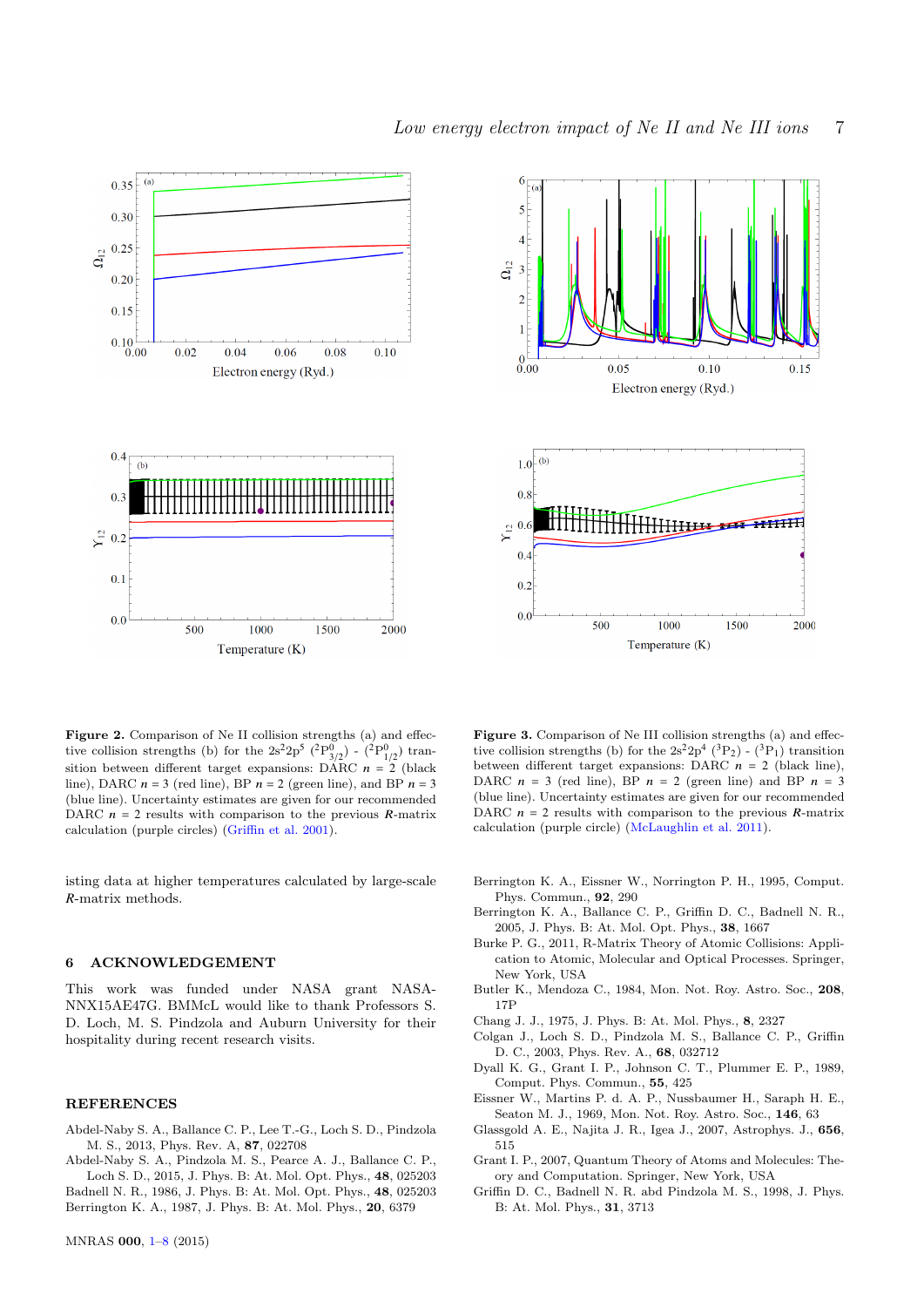



<span id="page-7-20"></span>Figure 4. Comparison of Ne III collision strengths (a) and effective collision strengths (b) for the  $2s^22p^4$  (<sup>3</sup>P<sub>1</sub>) - (<sup>3</sup>P<sub>0</sub>) transition between different target expansions: DARC  $n = 2$  (black line), DARC  $n = 3$  (red line), BP  $n = 2$  (green line) and BP  $n = 3$ (blue line). Uncertainty estimates are given for our recommended DARC  $n = 2$  results.

- <span id="page-7-4"></span>Griffin D. C., Mitnik D. M., Badnell N. R., 2001, J. Phys. B: At. Mol. Opt. Phys., 34, 4401
- <span id="page-7-1"></span>Johnson C. T., Kingston A. E., 1997, J. Phys. B: At. Mol. Phys., 20, 2553
- <span id="page-7-15"></span>Kramida A. E., Ralchenko Y., Reader, J. and NIST ASD Team 2015, NIST Atomic Spectra Database (version 5.3), National Institute of Standards, Technology, Gaithersburg, MD, USA, <http://physics.nist.gov/asd>
- <span id="page-7-7"></span>Ludlow J. A., Lee T.-G., Ballance C. P., Loch S. D., Pindzola M. S., 2011, Phys. Rev. A., 84, 022701
- <span id="page-7-19"></span>Lykins M. L., Ferland G. J., Kisielius R., Chatzikos M., Porter R. L., van Hoof P. A. M., Williams R. J. R. Keenan F. P., Stancil P. C., 2015, Astrophys. J., 807, 118
- <span id="page-7-8"></span>Malespin C., Ballance C. P., Pindzola M. S., Witthoeft M. C., Kallman T. R., Loch S. D., 2011, Astron. & Astrophys., 526, A115
- <span id="page-7-12"></span>McLaughlin B. M., Bell K. L., 2000, J. Phys. B: At. Mol. Opt. Phys., 33, 597
- <span id="page-7-13"></span>McLaughlin B. M., Daw A., Bell K. L., 2002, J. Phys. B: At. Mol. Opt. Phys., 35, 283
- <span id="page-7-9"></span>McLaughlin B. M., Lee T.-G., Ludlow J. A., Landi E., Loch S. D., Pindzola M. S., Ballance C. P., 2011, J. Phys. B: At. Mol. Opt. Phys., 44, 175206

<span id="page-7-17"></span>Figure 5. Comparison of Ne III collision strengths (a) effective collision strengths (b) for the  $2s^22p^4$  (<sup>3</sup>P<sub>2</sub>) - (<sup>3</sup>P<sub>0</sub>) transition between different target expansions: DARC  $n = 2$  (black line), DARC  $n = 3$  (red line), BP  $n = 2$  (green line) and BP  $n = 3$ (blue line). Uncertainty estimates are given for our recommended DARC  $n=2$  results.

- <span id="page-7-11"></span>Meijerink R., Glassgold A. E., Najita J. R., 2008, Astrophys. J., 676, 518
- <span id="page-7-6"></span>Munoz Burgos J. M., Loch S. D., Ballance C. P., Boivin R. F., 2009, Astron. & Astrophys., 500, 1253
- <span id="page-7-14"></span>Norrington P. H., Grant I. P., 1981, J. Phys. B: At. Mol. Phys., 14, L261
- <span id="page-7-0"></span>Pradhan A. K., 1974, J. Phys. B: At. Mol. Phys., 7, L503
- <span id="page-7-2"></span>Saraph H. E., 1978, Comput. Phys. Commun., 15, 247
- <span id="page-7-3"></span>Saraph H. E., Tully J. A., 1994, Astron. Astrophys. Suppl., 107, 29
- <span id="page-7-18"></span>Schöier F. L., van der Tak F. F. S., van Dishoeck E. F., Black J. H., 2005, Astron. Astrophys., 432, 369
- <span id="page-7-16"></span>Seaton M. J., 1953, Proc. Roy. Soc. A, 218, 400
- <span id="page-7-5"></span>Witthoeft M. C., Whiteford A. D., Badnell N. R., 2007, J. Phys. B: At. Mol. Opt. Phys., 40, 2969
- <span id="page-7-10"></span>Wu D., Loch S. D., Pindzola M. S., Ballance C. P., 2012, Phys. Rev A., 85, 012711

This paper has been typeset from a TEX/LATEX file prepared by the author.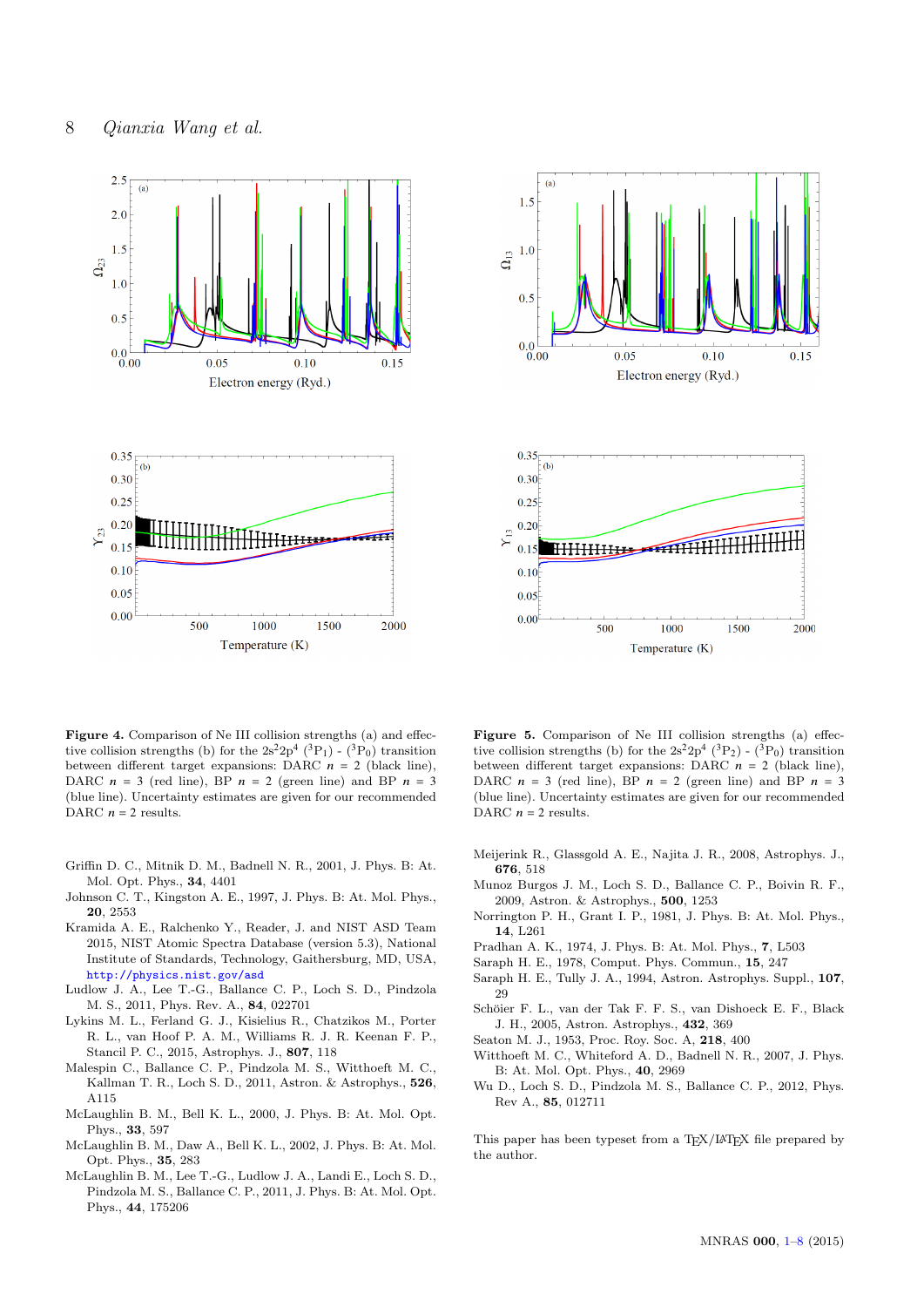



<span id="page-8-0"></span>Figure 6. Comparison of Ne III collision strengths (a) and effective collision strengths (b) for the  $2s^22p^4$  (<sup>3</sup>P<sub>2</sub>) - (<sup>3</sup>P<sub>1</sub>) transition: BP  $n = 3$  with (black solid line) and without (red dotted line) the energy shift.

Figure 7. Comparison of the Ne III collision strengths (a) and effective collision strengths (b) for the  $2s^22p^4$  (<sup>3</sup>P<sub>1</sub>) - (<sup>3</sup>P<sub>0</sub>) transition: BP  $n = 3$  with (black solid line) and without (red dotted line) the energy shift.